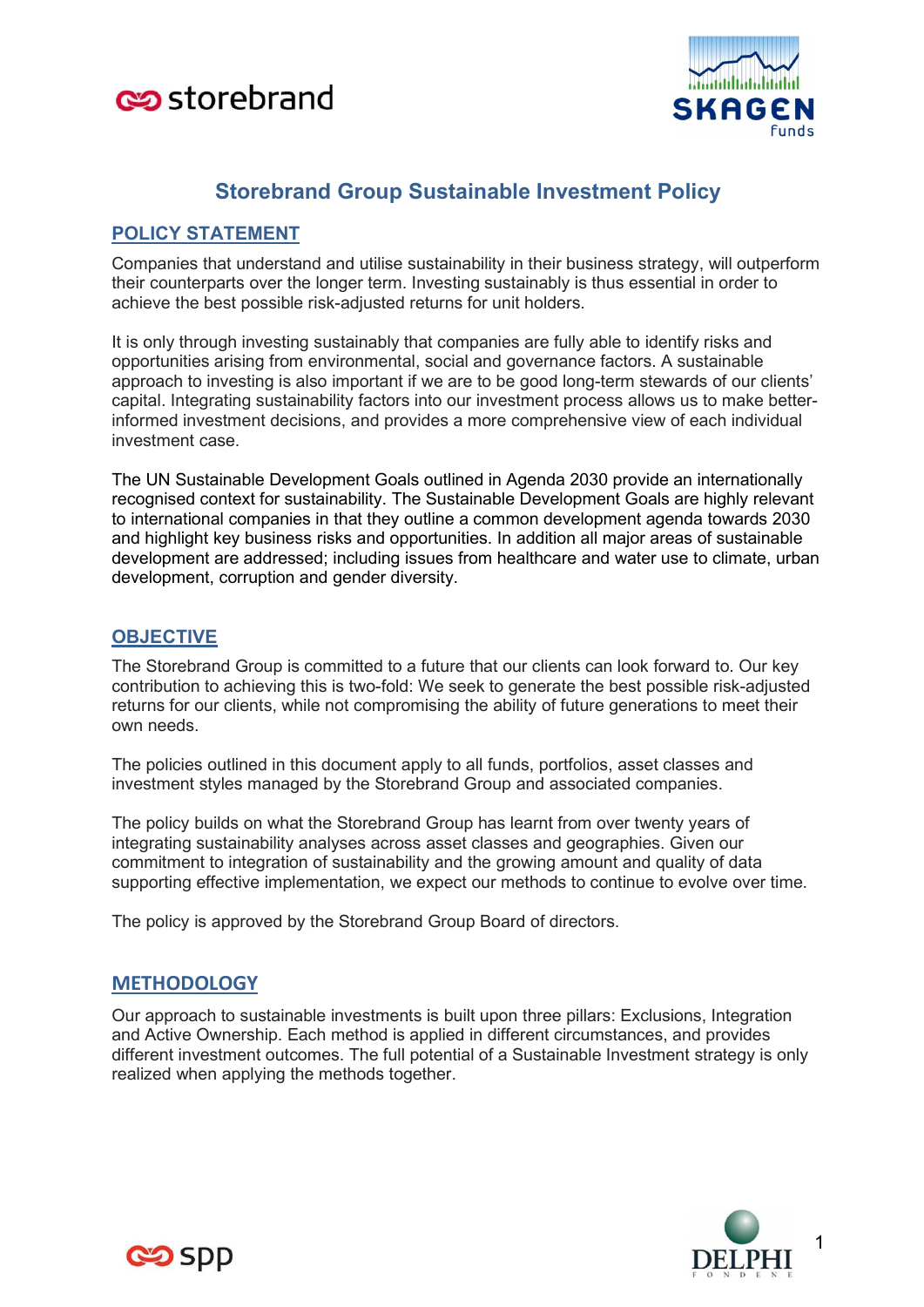# **Co** storebrand



# **Exclusions**

It is of fundamental importance that companies we invest in follow international laws, norms and conventions. The Storebrand Group will therefore not invest in:

- Companies that contribute to serious and systematic breaches of international law and human rights
- Companies that produce or sell controversial weapons, hereunder nuclear, land mines, cluster munitions, biological and chemical weapons
- Companies involved in serious environmental degradation
- Companies involved in systematic corruption and financial crime

Companies will be excluded if the breaches are considered serious and the risk of reoccurrence is assessed as high.

The Storebrand Group has also chosen to exclude investments in companies within certain single product categories or industries that are unsustainable. These products or industries are associated with significant risks and liabilities from societal, environmental or health related harm. In these product categories there is also limited scope to influence companies to operate in a more sustainable way.

These companies include:

- Companies with more than 5% of revenue from tobacco
- Companies with more than 5% of revenue from recreational cannabis
- Companies with more than 25% of revenue from coal related activities
- Companies with more than 20% of their revenue from Oil Sands
- Owners of palm oil plantations with unsustainable business practices

Exclusion is to be used as a last resort, and should only be applied where companies clearly fail to demonstrate change or improvements. If an excluded company demonstrates positive change that reduces the risk of recurrence, the company may be re-included in the list of companies we invest in.

The companies excluded because of the above-mentioned rules are listed on our web page.

For Sovereign Bond funds The Storebrand Group will, exclude:

Sovereign bonds issued by countries that are systematically corrupt, severely neglect basic social and political rights, or that are subject to UN Security Council sanctions.

The companies on the observation list are listed on our web page.

#### **Supplements**

For some selected products and markets, the Storebrand Group has introduced additional requirements. In these cases, companies with more than 5% of revenue from the following activities will be excluded

- The production or distribution of alcoholic beverages
- Defence contracts
- The production and distribution of Fossil fuels
- **Gambling**
- Adult Entertainment

Also, in some markets, the Storebrand Group have specific additional requirements regarding



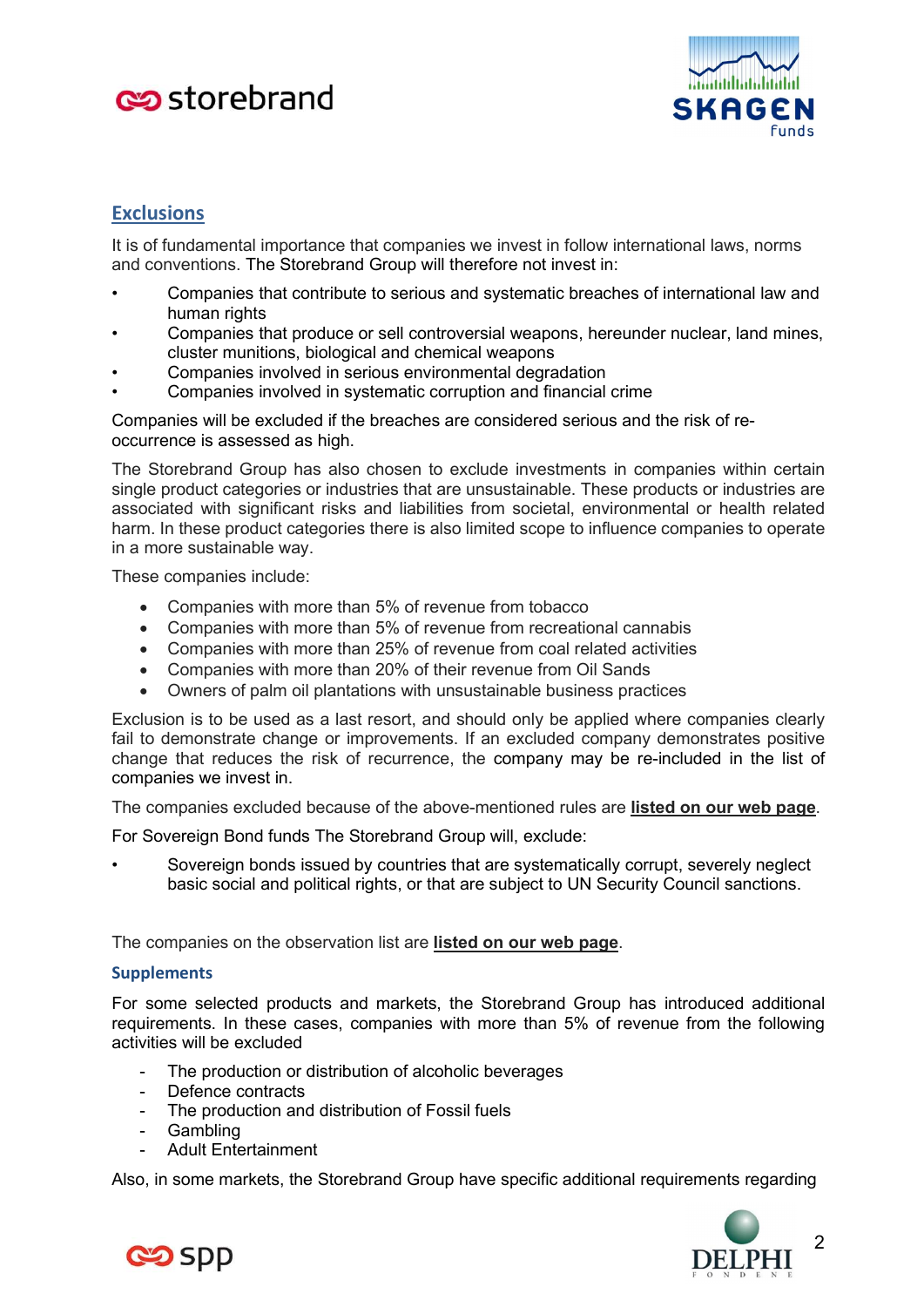



- Green bonds
- Market-oriented screening beyond Storebrand standard

More information is found on our web page.

#### Observation list

At the Storebrand Group we are dedicated to using our position to influence companies in a direction we believe is sustainable. In some cases, where we suspect violation of our policies, it may be beneficial to follow a company over time in order to increase the information available. Likewise, there may also be cases where we see a company is working on corrective action, but such measures have yet to be fully implemented or verifiable. In such cases, we will place the company on an observation list, associated with specific restrictions, to allow for more time to gather the necessary information and influence company direction.

Companies that are under observation will be closely monitored and engaged with based on our existing ownership, and we will maintain a close dialogue with the company where we inform them of our expectations of measures and results. We expect the company to show improvement within a pre-determined time. Depending on the outcome, the company will either be excluded from our investment universe or it will be removed from the observation list.

While companies are present on the observation list, portfolios without prior holdings will be restricted from investing in the said companies. Portfolios with prior positions will be allowed to maintain these positions. However, the maximum portfolio weight will be limited to 1.2 times the original position as defined by portfolio weight from the date of observation status.

## Integration

As sustainability is an essential factor in companies' long-term financial performance, it is vital to provide our fund managers with the necessary tools to integrate company specific risks and opportunities. Whilst relevant across our selection of investment styles, the degree of relevance and integration may differ among the funds offered by the Storebrand Group. A central tool for the Storebrand Group to provide sustainability information, is our in-house sustainability rating. The basis for the rating is an ESG Risk Rating that rates a company's exposure to and management of financially material Environmental, Social and Governance (ESG) risks. A rating is also generated on companies' ESG Opportunities, measured from alignment with financially relevant Sustainable Development Goals. Companies that provide sustainable solutions are rewarded, while companies that hinder the selected goals and face associated financial risk are penalised. ESG information is made available for portfolio managers to facilitate systematic integration into the investment processes. Carbon foot printing and other qualitative information are used to offer fund managers better insights and understanding of the sustainability performance of portfolio companies. ESG information is also made available on a fund level.

## Active ownership

The Storebrand Group believes in exercising our rights as shareholders. We employ two main ways of doing this. Either through voting at shareholder meetings, or engaging – through direct dialogue – with the management and board members for our various holdings.



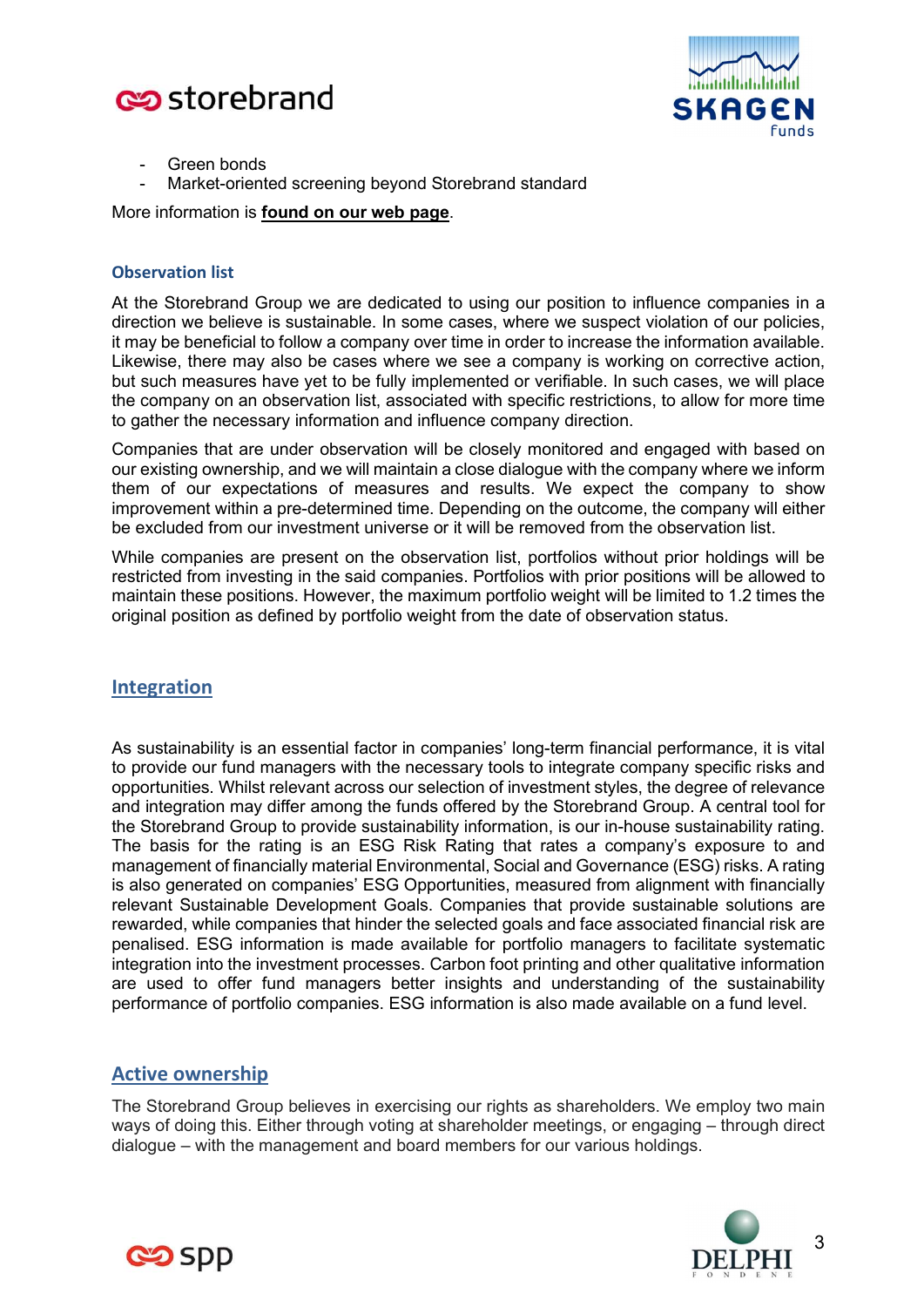



Both tools can be very effective in addressing concerns regarding environmental, social and corporate governance. Combined they can strengthen each other and be an effective signal to companies on where we stand on various issues that are important. We will therefore use both methods to influence companies' behaviour over time.

The decision to engage with select companies is made based on our assessment of the significance of a particular matter, the size of holdings, scope to effect change and opportunities to collaborate with other investors.

Dialogue with companies can be exercised by expressing views, written or orally, to the company's management on all levels, advisers, and Board of directors.

#### Cases for engagement

The Storebrand Group will consider engagement with companies in the following cases:

- Serious or systematic breaches of human rights
- Corruption and bribery
- Serious environmental and climate damage
- Companies with a low sustainability rating in high risk industries
- The company's strategy or results differ substantially from those previously communicated
- Governance issues such as:
	- o Replacement of directors
	- o Equity issues and dividend policies
	- o Remuneration of key personnel
	- o Transactions between related parties
	- o Diversity issues

In addition, we will also seek engagement with companies related to climate change. The Storebrand Group has signed the Montréal Pledge and the Portfolio Decarbonisation Coalition and is thus committed to reducing the carbon footprint of our investments over time.

For some of our funds – and because the nature of the investment style - the carbon footprint may vary substantially over time. Still, we are committed to work with our holdings to reduce their carbon footprint and operate more efficiently over time. Climate change is part of our monitoring of companies and those companies lagging behind in their efforts to reduce their carbon footprint may be subject to engagement. We will engage with and encourage those companies that are in a position to improve to reduce their carbon footprint.

#### Engagement alternatives

If the outcome of the company engagement does not meet our expectations, the Storebrand Group may consider other actions. If the company is on the observation list, the Storebrand Group will make an exclusion assessment. For other companies, our actions may include:

- Expressing our views publicly
- Proposing resolutions at the annual general meeting
- Suggest an extraordinary general meeting

The Storebrand Group may exercise its engagements in collaboration with other investors where this is believed to be in the interests of the unit holders.

When working with other investors to influence companies, the Storebrand Group will be acutely aware of conflicts of interests and of being put in an insider position.



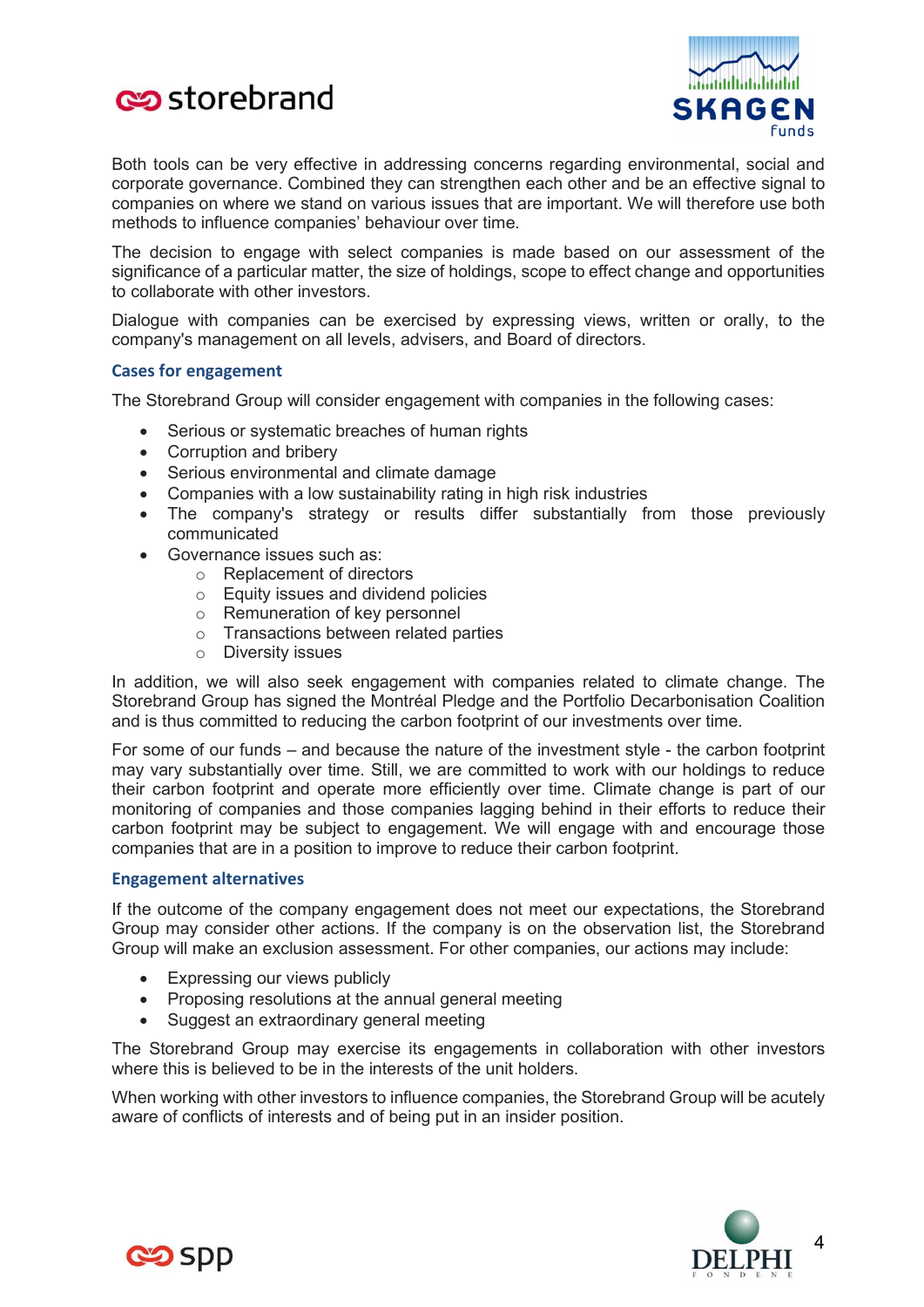



# Use of Voting Rights

The framework for the use of voting rights for funds managed by the Storebrand Group is set out in Norwegian Regulations on Securities Funds Section 2-24 and in the industry recommendations from the Norwegian Fund and Asset Management Association.

The ultimate responsibility for execution of corporate governance in the Storebrand Group's funds lies with the Board of directors of the respective fund management company. The daily execution is delegated to the portfolio managers of each fund and activities are reported back to the Board. The Board annually evaluates the execution of corporate governance.

#### Guidelines for Voting

Voting rights must be exercised to the benefit of the fund in question, with the objective of securing the best possible risk-adjusted returns for unit holders. Normally, the portfolio manager assesses how the voting rights are to be used. In all cases where we vote, the respective portfolio manager familiarises him or herself with the matters to be discussed at the general meeting and decides how to vote. Voting rights are exercised directly by the fund management company or by using a proxy voting platform. For details see Voting Policy.

The Storebrand Group typically votes against management in the following situations:

- Inadequate information ahead of meeting
- Quality of board and its members
- Anti- takeover mechanisms
- Needless or unfair changes in capital structure
- Excessive executive compensation
- Disclosure proposals related to climate change

Specific situations may call for unique responses and we will always take market and company conditions into consideration. To the extent that voting rights have been exercised in controversial cases or where the Storebrand Group has voted against the board's or management's recommended course of action, the Storebrand Group will disclose the voting rationale.

A vote disclosure is sent to the Board and the unit holders are informed via the Storebrand Group website. If the Storebrand Group has voted against the companies' proposal, the information will refer to the guidelines above. Unique responses will be explained.

#### Voting Process

The Storebrand Group has selected Institutional Shareholder Services ("ISS"), an independent service provider, the platform for our proxy voting activities. ISS provides notices of general meetings and comprehensive information about the companies, the voting items on the agenda and recommendations. Funds managed by the group will vote according to our own voting policy, and always in what we deem to be the best interest of our unit holders. When we do not have a policy in place for a specific ballot item, we will typically follow the ISS recommendation. We will on an annual basis review the relationship with ISS, including the quality and effectiveness of the services provided. Each fund has a custodian approved by the Financial Supervisory Authority of Norway. The custodian bank also provides information related to general meetings.



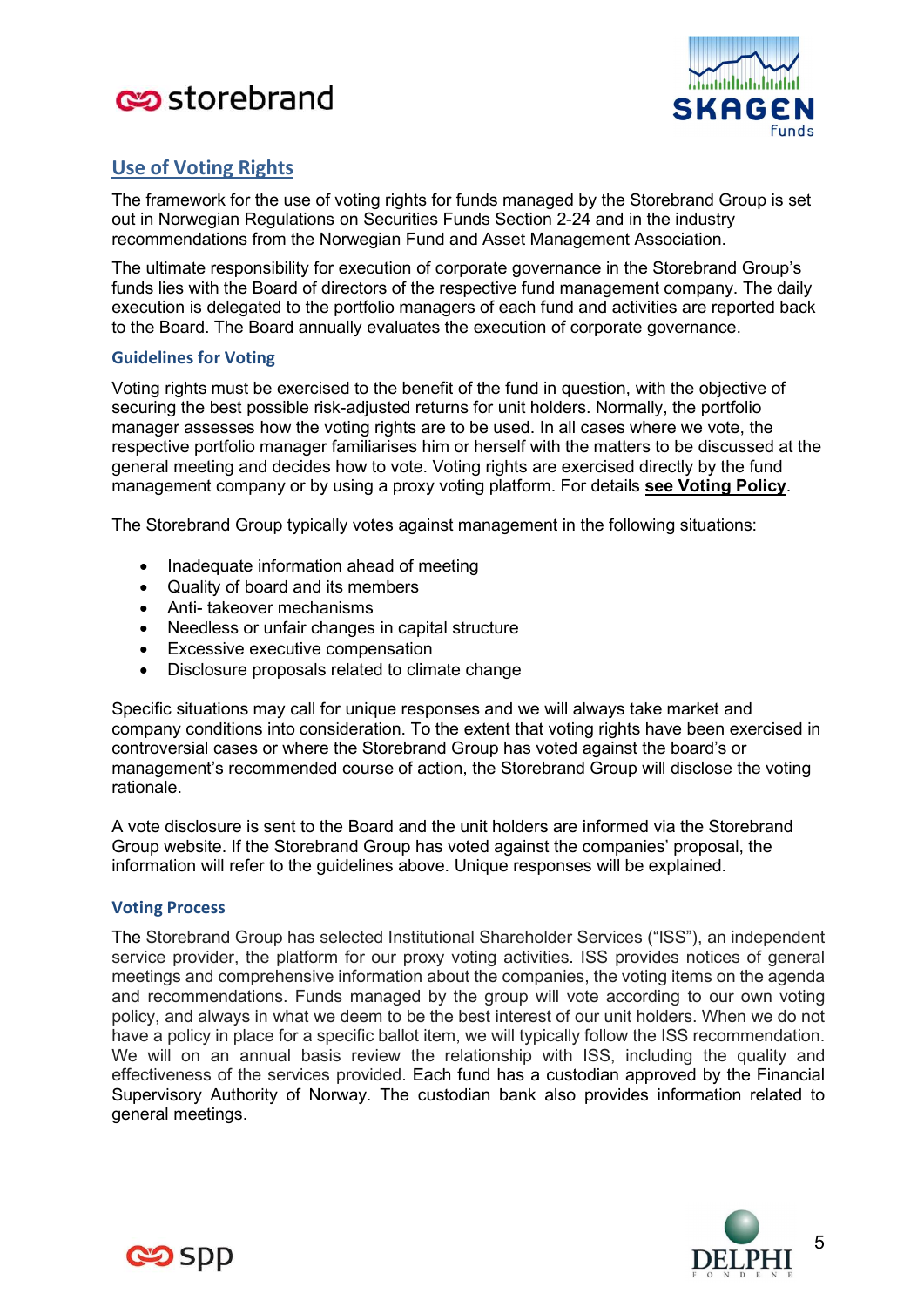



# SECURITIES LENDING

Some funds in the Storebrand Group may lend out shares, but will normally recall these so that the funds can vote at the general meeting. Securities lending shall not compromise the funds ability to focus on sustainability significantly.

# CONFLICTS OF INTEREST AND INSIDE INFORMATION

The Storebrand Group is dependent on access to information about the company in order to assess any challenges companies have with their corporate governance. It is also important to retain flexibility with respect to funds' investments so that one can act in the best interests of the unit holders. The Storebrand Group should have a clear understanding of the information received in relation to the rules on inside information, also in relation to the exercise of corporate governance.

It is expected that companies and their advisors also have an awareness of this legislation and do not put the Storebrand Group in an insider position without consent.

If in doubt it should, as far as possible, be clarified by the declarant whether the relevant information is inside information before it is received.

# MEMBERSHIPS AND GUIDING PRINCIPLES

The Storebrand Group actively support, through membership and/or signature, the following organisations, principles and initiatives

PRI: Principles for Responsible Investment PSI: Principles for Responsible Insurance Ten Principles of the United Nations Global Compact. CDP, formerly known as Carbon Disclosure Project UNEP Finance Initiative NORSIF SWESIF The Montreal Pledge Tobacco Pledge The Portfolio Decarbonisation Coalition EFAMA's (European Fund and Asset Management Association) Code of external governance Norwegian Fund and Asset Management Association on corporate governance (NUES)

# REPORTING

To ensure open and honest communication, and in order to let stakeholders follow up in our implementation of our Sustainable Investment policy, we will:

- Fulfil PRI's reporting requirements, and publicise results accordingly
- Report on excluded companies on a quarterly basis
- Report on companies on our observation list on a biannual basis
- Publicise investment relevant key performance indicators, targets and results annually
- Update stakeholders on key initiatives via our websites and annual reports